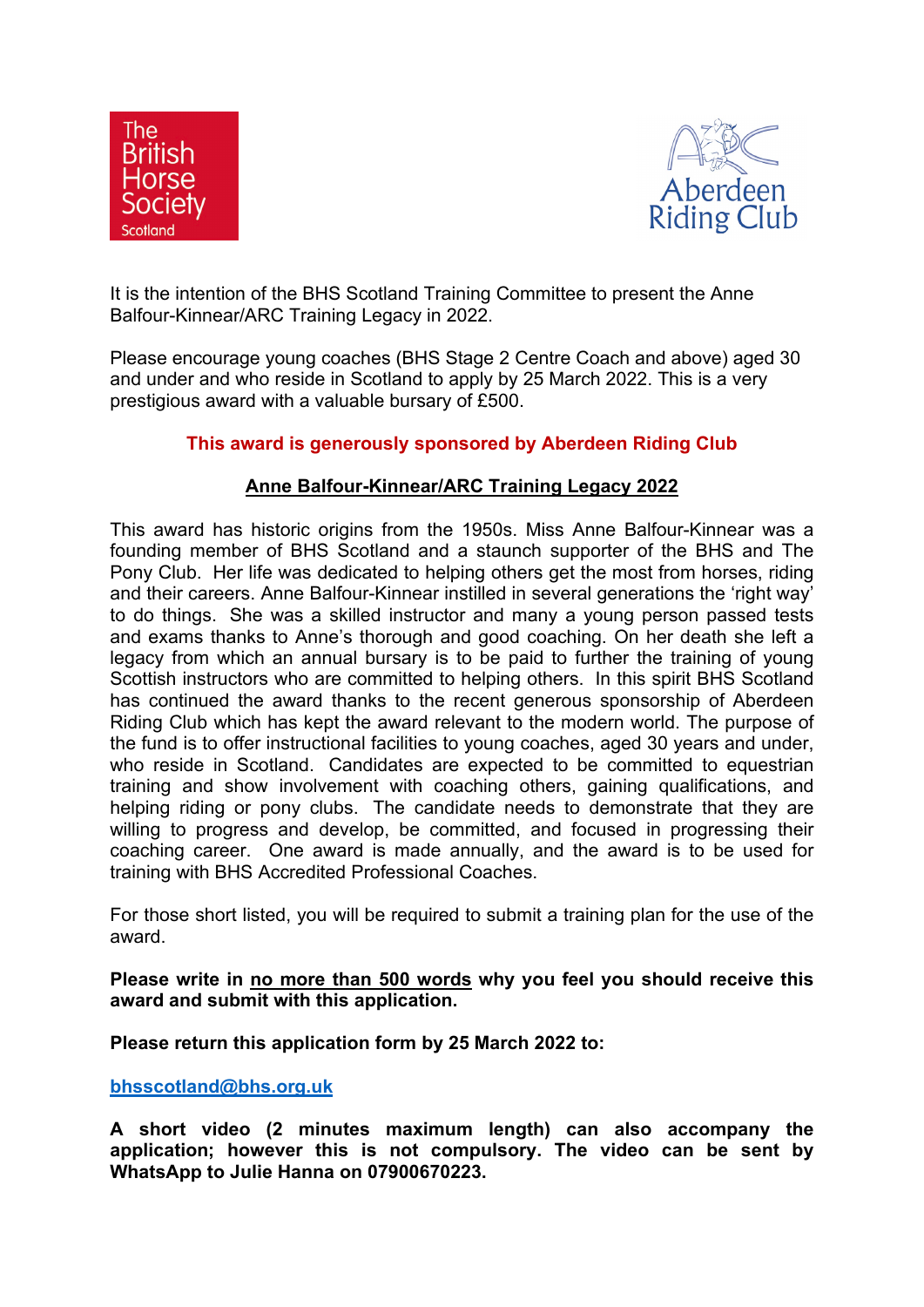## **Anne Balfour-Kinnear/ARC Training Legacy Application Form**

| What objectives do you have in mind to merit the award of this grant? |                           |
|-----------------------------------------------------------------------|---------------------------|
| .                                                                     |                           |
|                                                                       |                           |
|                                                                       | Continue over if required |